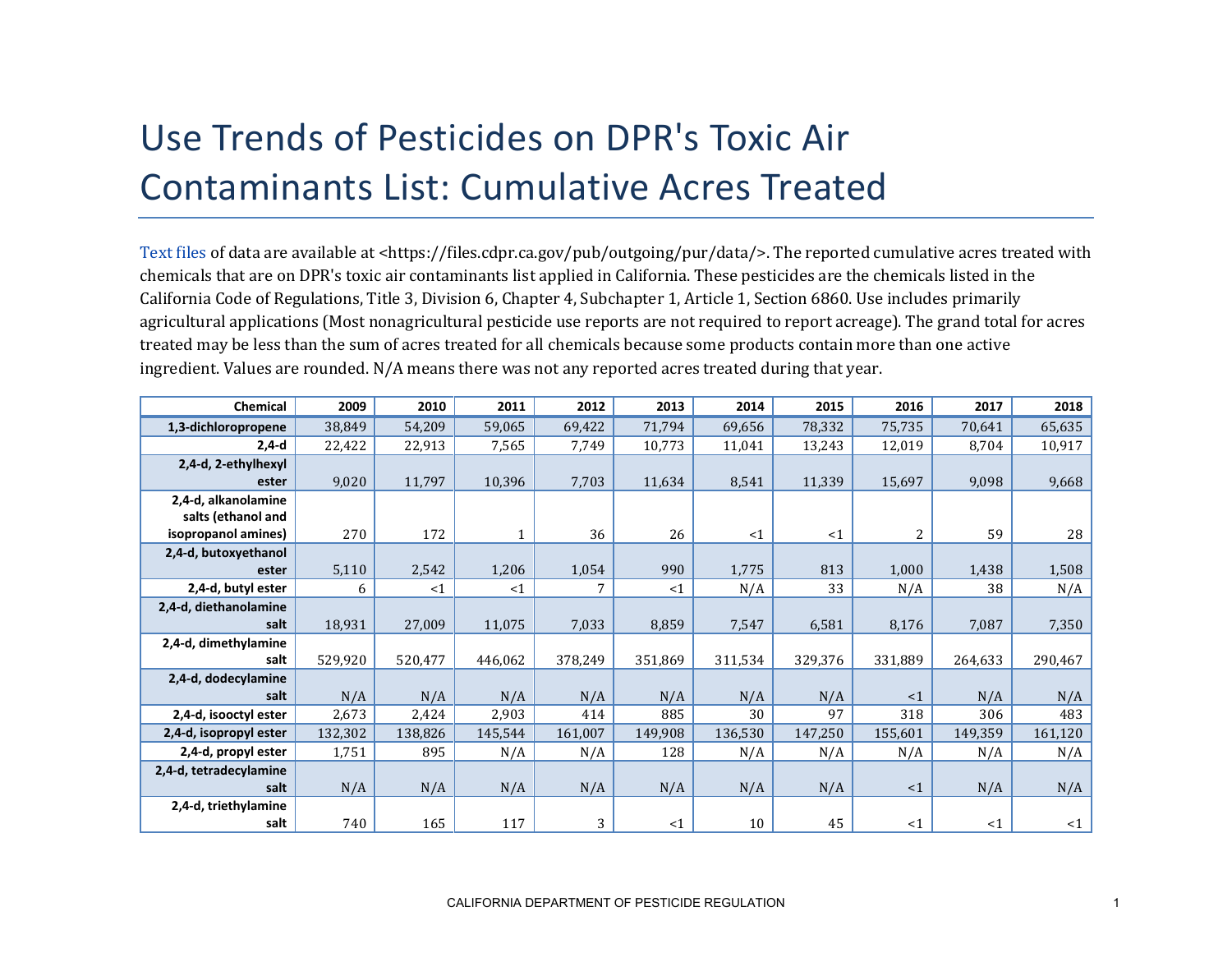| Chemical                    | 2009           | 2010         | 2011         | 2012           | 2013         | 2014           | 2015    | 2016    | 2017    | 2018           |
|-----------------------------|----------------|--------------|--------------|----------------|--------------|----------------|---------|---------|---------|----------------|
| $2,4-d,$                    |                |              |              |                |              |                |         |         |         |                |
| triisopropanolamine<br>salt | 541            | 720          | 623          | 308            | 524          | 936            | 861     | 209     | 45      | 125            |
| $2,4-d,$                    |                |              |              |                |              |                |         |         |         |                |
| triisopropylamine salt      | <1             | <1           | 25           | 37             | 653          | 585            | 238     | $<$ 1   | 75      | 80             |
| acrolein                    | 1,497          | 12           | 45           | 56             | 68           | 306            | 432     | 79      | 34      | 47             |
| aluminum phosphide          | 112,063        | 100,859      | 133,103      | 164,083        | 148,962      | 150,088        | 159,056 | 82,175  | 70,347  | 72,600         |
| arsenic acid                | N/A            | N/A          | <1           | N/A            | N/A          | N/A            | N/A     | N/A     | N/A     | N/A            |
| arsenic pentoxide           | <1             | ${<}1$       | <1           | <1             | <1           | <1             | <1      | <1      | <1      | ${<}1$         |
| arsenic trioxide            | <1             | <1           | <1           | <1             | N/A          | <1             | <1      | <1      | N/A     | N/A            |
| captan                      | 173,133        | 245,464      | 209,979      | 209,406        | 187,988      | 211,312        | 212,100 | 246,074 | 220,620 | 218,301        |
| captan, other related       | 173,083        | 245,464      | 209,979      | 205,402        | 144,375      | 119,113        | 98,445  | 105,766 | 100,369 | 90,049         |
| carbaryl                    | 107,934        | 81,683       | 68,394       | 97,229         | 96,647       | 108,805        | 136,319 | 116,667 | 106,737 | 99,446         |
| chlorine                    | 24,644         | 88,144       | 24,253       | 24,097         | <1           | 38,381         | 6,258   | 2,275   | <1      | 323            |
| chloropicrin                | 49,223         | 51,805       | 65,975       | 63,433         | 57,605       | 54,872         | 53,765  | 49,149  | 48,256  | 41,974         |
| chlorpyrifos                | 935,588        | 1,098,958    | 1,188,543    | 1,056,026      | 1,297,150    | 1,108,317      | 829,304 | 641,561 | 690,834 | 431,218        |
| chromic acid                | <1             | $<$ 1        | <1           | $<$ 1          | $<$ 1        | <1             | $<$ 1   | <1      | <1      | <1             |
| dazomet                     | 301            | 274          | 243          | 594            | 768          | 152            | 368     | 18      | 89      | 35             |
| ddvp                        | 2,685          | 1,880        | 5,184        | 6,530          | 5,593        | 3,307          | 6,282   | 3,317   | 787     | 12             |
| endosulfan                  | 48,639         | 48,023       | 19,812       | 11,134         | 1,856        | 8,331          | 6,561   | 644     | 106     | 13             |
| ethylene oxide              | 60             | N/A          | N/A          | <1             | N/A          | <1             | N/A     | N/A     | N/A     | N/A            |
| formaldehyde                | $\overline{5}$ | $\mathbf{1}$ | 6            | $\overline{4}$ | 52           | $\overline{2}$ | 30      | <1      | <1      | <1             |
| hydrogen chloride           | 49             | 116          | <1           | 5              | $\mathbf{1}$ | 155            | 100     | <1      | 11      | 3              |
| lindane                     | 10             | 31           | $\mathbf{1}$ | N/A            | <1           | N/A            | 28      | N/A     | N/A     | N/A            |
| magnesium phosphide         | 32             | 145          | 80           | 29             | 19           | 14             | 131     | 9       | 20      | 3              |
| mancozeb                    | 146,402        | 433,887      | 634,712      | 678,932        | 675,754      | 711,031        | 740,602 | 830,305 | 857,513 | 715,654        |
| maneb                       | 471,837        | 290,266      | 40,588       | 4,559          | 1,524        | 1,006          | 425     | 987     | 1,286   | 75             |
| meta-cresol                 | 108            | 79           | 145          | 857            | 614          | 6              | 128     | 690     | 1,218   | 253            |
| metam-sodium                | 75,735         | 72,748       | 71,003       | 58,998         | 28,105       | 24,422         | 24,254  | 19,437  | 17,423  | 20,139         |
| methanol                    | N/A            | N/A          | N/A          | N/A            | N/A          | N/A            | N/A     | 23      | N/A     | N/A            |
| methidathion                | 54,227         | 49,968       | 34,918       | 31,741         | 9,046        | 3,564          | 453     | 198     | 27      | 138            |
| methoxychlor                | 75             | 90           | 58           | N/A            | <1           | N/A            | <1      | 8       | 3       | N/A            |
| methoxychlor, other         |                |              |              |                |              |                |         |         |         |                |
| related                     | N/A            | N/A          | N/A          | N/A            | N/A          | N/A            | N/A     | 8       | N/A     | N/A            |
| methyl bromide              | 40,250         | 32,293       | 47,050       | 30,147         | 26,359       | 16,578         | 12,753  | 11,031  | 6,051   | 5,602          |
| methyl iodide               | N/A            | N/A          | 279          | 37             | N/A          | N/A            | N/A     | N/A     | N/A     | N/A            |
| methyl isothiocyanate       | N/A            | <1           | <1           | <1             | N/A          | $<1\,$         | <1      | <1      | <1      | ${<}1$         |
| methyl parathion            | 15,198         | 13,046       | 13,343       | 15,551         | 12,486       | <1             | 298     | 60      | <1      | $\overline{3}$ |